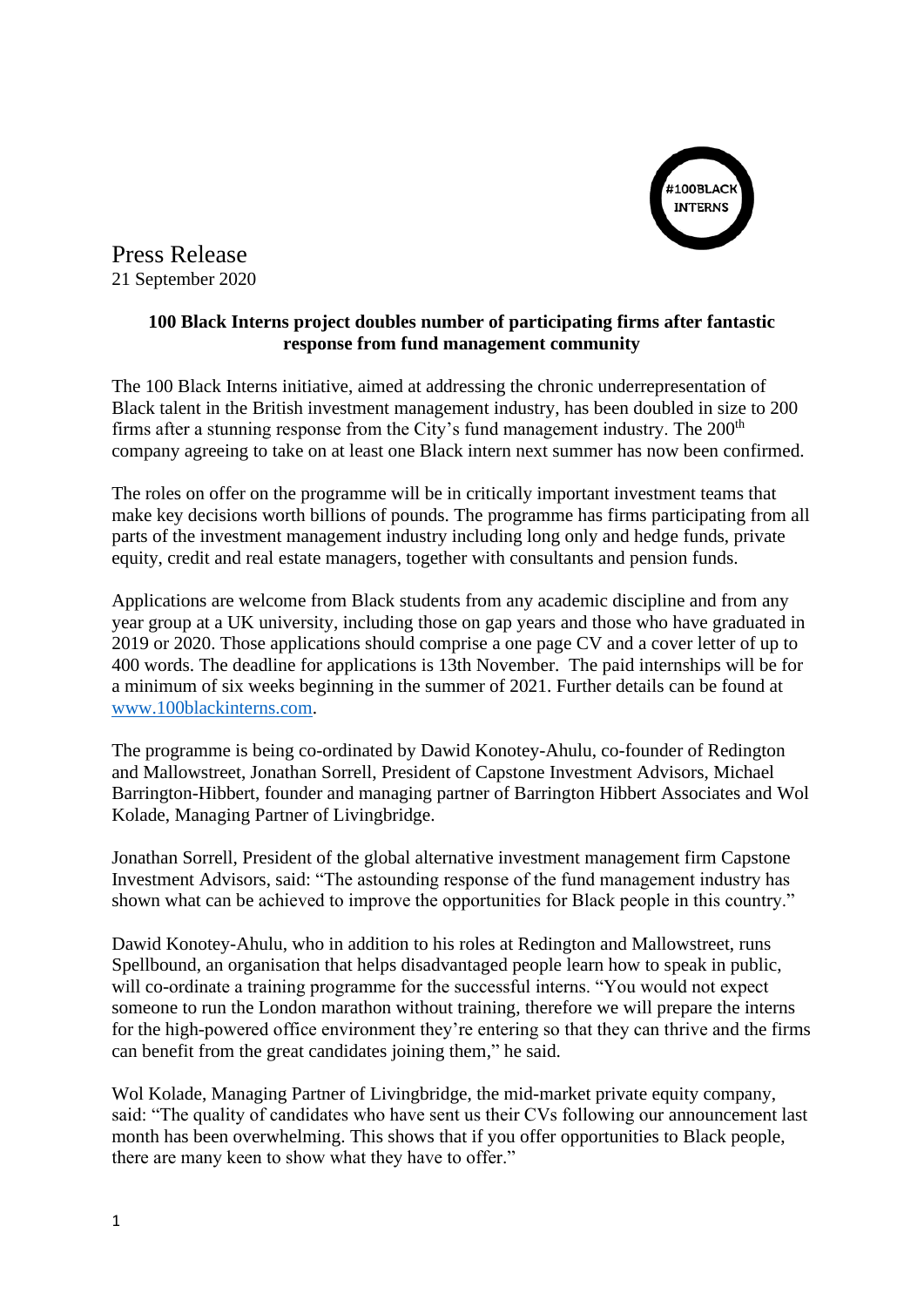Michael Barrington-Hibbert, founder and managing partner of Barrington Hibbert Associates, said: "We've seen a great response from Black students and graduates who have become aware of the programme, but we want to make sure we attract all the people who could benefit from these internships, whatever their background and whether they'd previously considered a career in finance or not."

- ENDS -

*For further information please contact:*

Gay Collins +44 (0) 7798 626282 gaycollins@montfort.london

Jason Nisse +44 (0) 7769 688618 jason@nisse.uk

Facebook: 100BlackInterns <https://www.facebook.com/100BlackInterns>

LinkedIn:100BlackInterns <https://www.linkedin.com/company/100blackinterns>

Instagram: @\_100blackinterns [https://www.instagram.com/\\_100blackinterns/](https://www.instagram.com/_100blackinterns/)

Twitter: @100BlackInterns <https://twitter.com/100BlackInterns>

*Companies which are interested in joining the scheme in the future should register their interest here: [https://docs.google.com/forms/d/e/1FAIpQLScFyw6GzG](https://docs.google.com/forms/d/e/1FAIpQLScFyw6GzG-w6a8Dw4d3Zo3rDEF3NyI7nbZucqNBlxg4DGLUUw/viewform)[w6a8Dw4d3Zo3rDEF3NyI7nbZucqNBlxg4DGLUUw/viewform](https://docs.google.com/forms/d/e/1FAIpQLScFyw6GzG-w6a8Dw4d3Zo3rDEF3NyI7nbZucqNBlxg4DGLUUw/viewform)*

*The full list of participating firms signed up are:*

3i Adams Street Partners AKO Capital Albemarle Asset Management Alcentra Alchemy Partners Alliance Bernstein Allianz Global Investors Angelo Gordon AON Apax Partners Arisaig Partners Architas Ares

Arjun Infrastructure Partners Arkana Arrow Global Aspect Capital Asset Value Investors Athora Aviva Investors Balyasny Asset Management Berenberg bfinance **BGF** Big Society Capital **Blackrock Blackstone**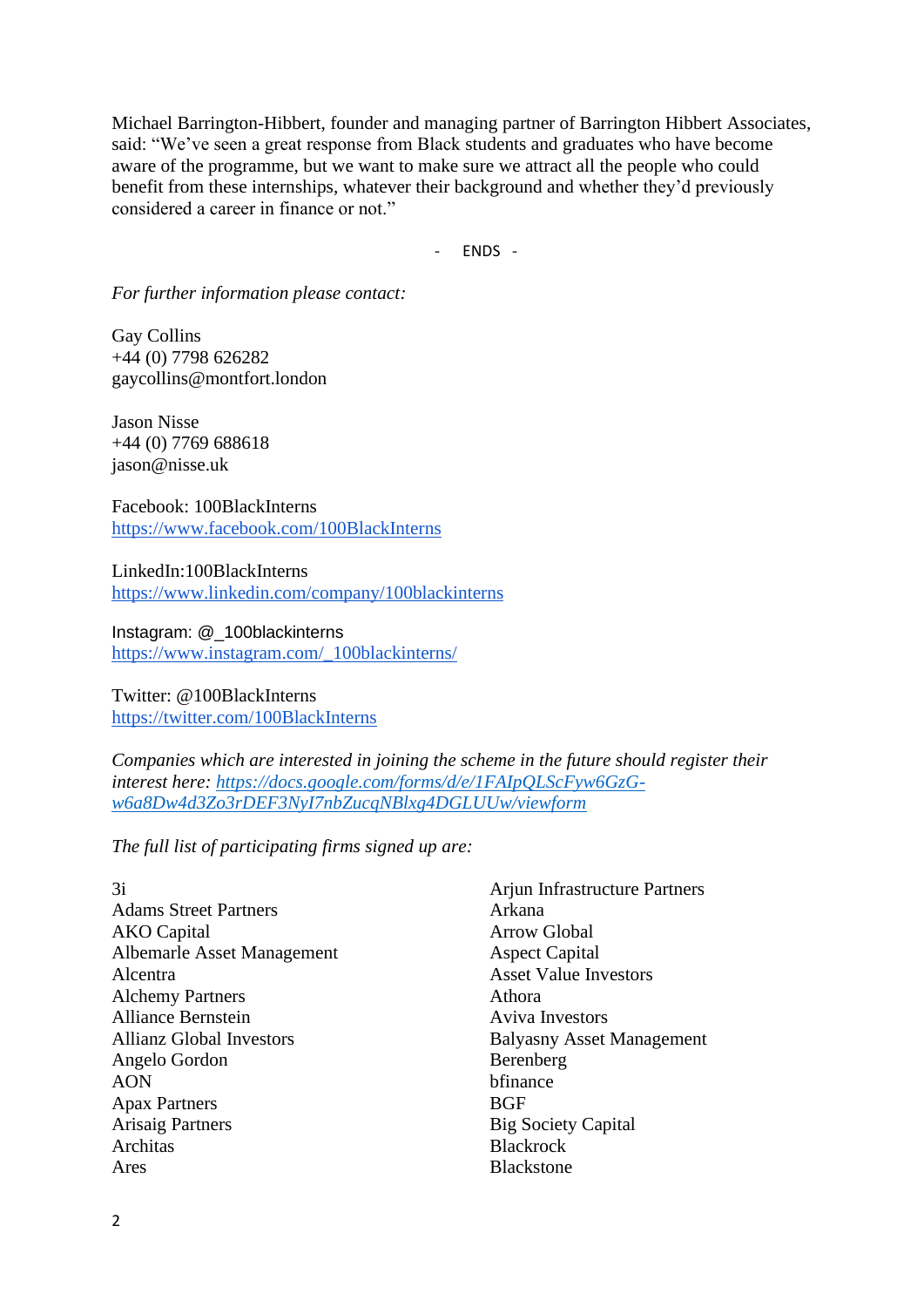BMO Global Asset Management BNY Mellon Investment Management Bowmark Brevan Howard Bridgepoint Bridges Fund Management Brooks MacDonald Brown Advisory Caledonia Investments Cambridge Associates Cambridge Investment Management Cannaccord Genuity Wealth Management Cap Ann Asset Management Capital Group Capstone Cardano Carlyle Castlelake **CBRE** CDC Group Centerbridge Chenavari **Cinven** Citadel Clay Point Investors Close Brothers Coller Capital Columbia Threadneedle **Coutts** CPP Investments CQS Cresecent Capital Group **CVC** Deutsche Bank Treasury Deutsche Bank Wealth Management Downing DWS Dyal Capital Eaton Vance **ECI** EOF Partners Epiris EQ Investors EQT Evercore Financial Services Capital Fidelity Franklin Templeton First Sentier Investors GAM Investments

Generation IM Glendower Capital GLP Europe GMO Goldman Sachs Asset Management Goldman Sachs Merchant Bank Goldman Sachs PWM Gresham House Harrington Cooper H.I.G. Capital Hamilton Lane Hanelsbanken Harbourvest Partners Hermes Investment Management HG Capital **HSBC** Hymans icgam Impax Asset Management Independent Franchise Partners Inflexion Invesco Investec Investcorp Investingforgood.co.uk ipgroup IQEQ J O Hambro Capital Management J. Rothschild Capital Management Janus Henderson Keyhaven Capital Partners Kingsley Capital Partners Kingswood Group LDC LGIM LGT Vestra Lincoln Pensions Livingbridge Local Pension Partnership Longview M&G Investments Man Group Mayfair Equity Partners Meyer Bergman Mercer **MFS** Millennium Morgan Stanley Investment Management Milliman **MSCI**